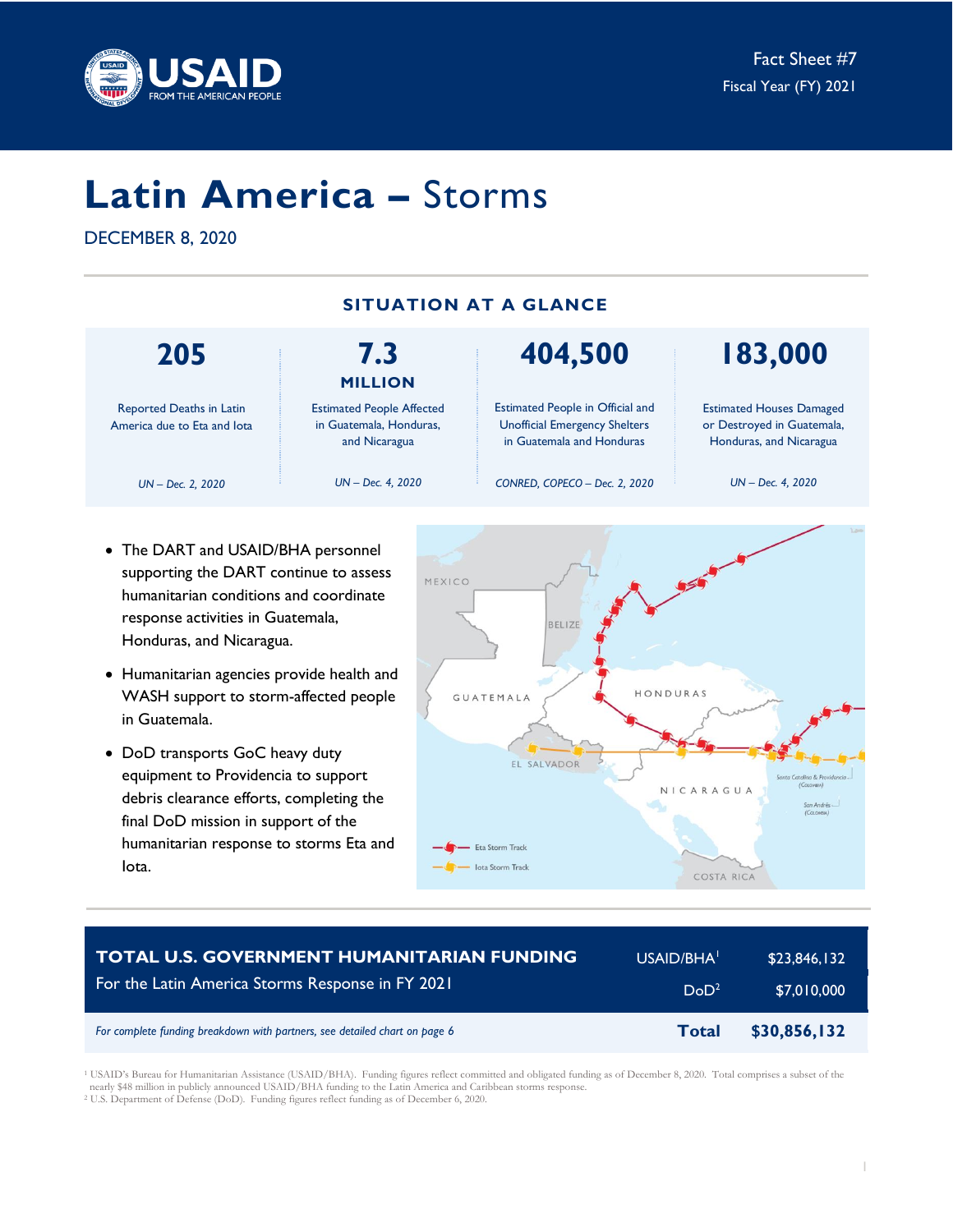# **TIMELINE**

#### **Nov. 3, 2020**

Eta makes landfall over Nicaragua's northeastern coast as a Category 4 hurricane

#### **Nov. 3–5, 2020**

Eta weakens into a tropical storm as it passes over inland Nicaragua and Honduras, then becomes a tropical depression as it tracks over Guatemala

#### **Nov. 4, 2020**

The USG declares a disaster for the effects of Eta in Honduras

#### **Nov. 6, 2020**

DoD begins providing support to the humanitarian response in Honduras; the USG declares a disaster for the effects of Eta in Guatemala

#### **Nov. 7, 2020**

DoD initiates response in Guatemala

#### **Nov. 8, 2020**

The USG declares a disaster for the effects of Eta in Nicaragua

#### **Nov. 16, 2020**

Hurricane Iota passes over Colombia's San Andrés, Providencia, and Santa Catalina islands, then makes landfall over Nicaragua and passes over Central America

#### **Nov. 17, 2020**

USAID/BHA activates a DART and RMT; the USG declares a disaster for the the effects of Iota in Colombia

# **KEY DEVELOPMENTS**

# **USAID/BHA Personnel Continue to Assess Needs in Guatemala, Honduras, and Nicaragua**

Between December 3 and 5, USAID Disaster Assistance Response Team (DART) personnel traveled to storm-affected municipalities in Guatemala's Alta Verapaz and Izabal departments to meet with local authorities and relief agencies and assess needs. Authorities in San Cristobal Municipality, Alta Verapaz, report that many displaced households have returned to their houses or are going to their houses during the day to clean debris from the storms. Populations in San Cristobal and Cobán municipalities have experienced significant loss of crops—grown for consumption and income generation—due to the storms. Broadly, response actors highlighted needs for water system rehabilitation, housing repairs, food assistance, and livelihood restoration across the three areas of Alta Verapaz and Izabal visited by the DART. The Government of Guatemala (GoG) National Coordination for Disaster Reduction (CONRED) continues to conduct assessments in affected areas of the country, and has identified shelter, health, food security, and water, sanitation, and hygiene (WASH) as primary response sectors to support the 1.7 million people estimated to be adversely affected by the storms in the country, according to the UN.

Members of the DART also traveled to storm-affected areas of Honduras including parts of Atlántida, Cortés, and Santa Barbara departments between December 1 and 3 to assess humanitarian conditions. In Cortés' La Lima Municipality, while floodwaters continue to recede, some houses remained flooded in low-lying areas, with hundreds of households continuing to shelter in official evacuation centers and informal shelters. The DART observed road clearance and debris removal efforts, noting main roads were accessible and most shops in the local market were open and functioning. Staff also noted ongoing Government of Honduras (GoH)-led debris clearance activities and municipal-level rehabilitation activities in Santa Barbara's Petoa Municipality. Food, household items, hygiene kits, shelter repair materials, and WASH support remain priority needs among affected populations in Honduras communities visited by the DART. Municipal authorities also noted concerns about damaged water supply networks and the loss of livelihoods among households, many of whom had already suffered loss of income and livelihoods due to the socioeconomic impacts of the coronavirus disease (COVID-19) pandemic.

During the week of November 30, DART staff continued to conduct assessments of storm-affected areas in Nicaragua's North Caribbean Coast Autonomous Region, as well as the northern departments of Jinotega, Matagalpa, and Nueva Segovia. Hurricanes Eta and Iota have particularly exacerbated humanitarian needs among indigenous coastal communities who rely on fishing and subsistence agriculture for their livelihoods. DART personnel observed significant crop damage in Jinotega, Matagalpa, and Nueva Segovia, resulting in food losses and reduced livelihoods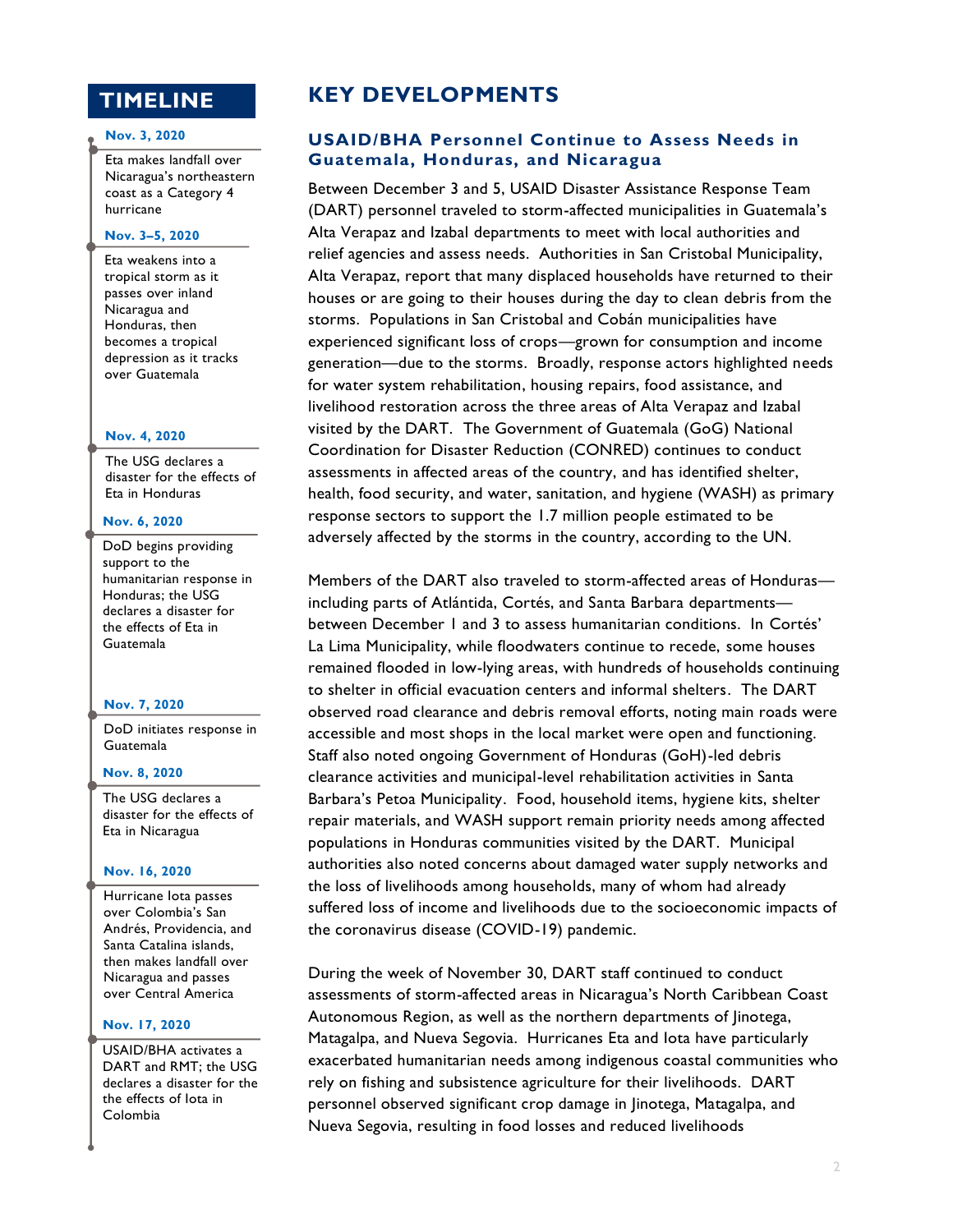opportunities for wage laborers; the staff noted that food and WASH assistance remain primary humanitarian needs.

# **Health Agencies Respond to Disease Risks in Guatemala Shelters**

The spread of COVID-19 remains a serious risk in collective shelters in Guatemala due to overcrowding, insufficient space to allow physical distancing measures, and poor WASH conditions, the UN reports. As of December 4, Alta Verapaz had the largest concentration of collective shelters still hosting storm-affected individuals, with approximately 62,400 people sheltering in 139 official sites. Health agencies report cases of COVID-19 among individuals in shelters in Alta Verapaz and Izabal, as well as acute respiratory infections, foodborne illnesses, and other ailments, according to the UN. To improve health conditions in shelters and affected communities, humanitarian agencies have delivered emergency hygiene items and food assistance, provided psychosocial support activities, conducted surveillance for COVID-19 and other diseases, and disseminated messaging on proper hygiene practices. Relief organizations are also supporting GoG authorities to improve access to health services that was disrupted by the storms, including through the provision of tents and WASH materials to health facilities. USAID/BHA partners Catholic Relief Services (CRS) and the International Federation of Red Cross and Red Crescent Societies (IFRC) are providing hygiene items to affected households and delivering hygiene messaging to support efforts to mitigate the spread of COVID-19.

# **U.S. Army Vessel Delivers Equipment to Storm-Affected Islands**

On December 5, DoD completed its final mission in support of the humanitarian response to storms Eta and Iota, delivering 81.6 metric tons (MT) of Government of Colombia (GoC)-provided heavy equipment from Colombia's mainland to the country's Providencia Island on a U.S. Army vessel; the vessel previously transported an initial shipment of heavy machinery to the island on December 1. The equipment—including utility vehicles and other heavy machinery—will enable the GoC National Disaster Risk Management Unit (UNGRD) to continue clearing debris and begin early recovery efforts. As of December 5, more than 10 humanitarian organizations were supporting the response in San Andrés and Providencia, along with the Colombian Red Cross, UNGRD and other government agencies, and the UN Development Program, which is focusing on damage assessments and infrastructure repair plans, the UN reports.

#### **KEY FIGURES**



USAID Disaster Response Personnel Across Central America at the Height of the DART's Activity

# **NATIONAL, INTERNATIONAL, AND U.S. GOVERNMENT RESPONSE**

### **REGIONAL**

Immediately following Hurricane Eta's landfall over Central America, USAID/BHA staff in the region began coordinating response activities with national authorities and USAID/BHA partners. On November 17, USAID activated a DART—supported at its height by 40 personnel across seven countries—to assess damages, identify priority needs, and work with partners to provide assistance to affected populations, and a Washington, D.C.-based Response Management Team (RMT) to support the DART. In response to the effects of Hurricanes Eta and Iota in Guatemala and Honduras, the U.S. Southern Command's Joint Task Force-Bravo (JTF-B) rapidly mobilized to rescue people from isolated areas and evacuate people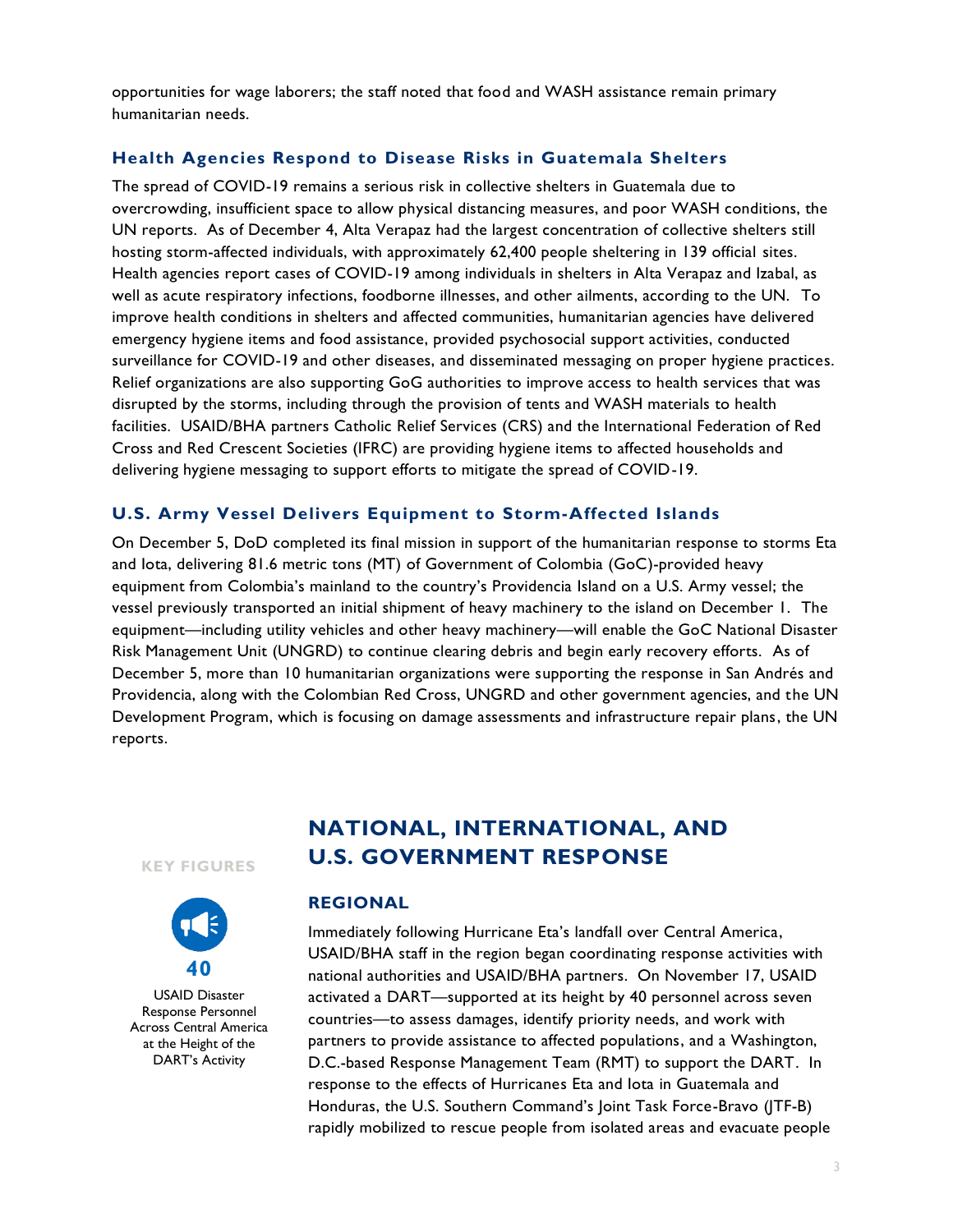in need of medical assistance. JTF-B also supported USAID/BHA-validated requests for unique DoD capabilities by conducting aerial damage assessments and transporting food rations and relief items on behalf of host governments and humanitarian organizations; from November 6 to December 2, JTF-B transported a total 257 MT of humanitarian cargo, as well as humanitarian response personnel, in the two countries. Additionally, through a regional mechanism, USAID/BHA is supporting the local procurement of emergency food items and provision of supplies and emergency relief items for affected populations in Belize, Colombia, Guatemala, Honduras, Nicaragua, and Panama.

The IFRC is supporting national Red Cross societies to respond to immediate humanitarian needs resulting from Hurricanes Eta and Iota, and had reached more than 102,000 people with emergency assistance in Belize, Colombia, Costa Rica, Guatemala, Honduras, Nicaragua, and Panama as of November 23. UN agencies and humanitarian non-governmental organizations are coordinating to support populations in collective shelters with emergency food assistance, relief items, and other humanitarian assistance, as well as providing life-saving assistance to communities isolated by flooding. As of December 4, nearly 60 organizations reported implementing more than 1,400 multi-sector humanitarian activities across El Salvador, Guatemala, Honduras, and Nicaragua, according to the UN.

# **29**

USAID-Funded Flights Transporting GoC-Provided Relief Supplies

# **COLOMBIA**

USAID/BHA provided immediate funding to the American Red Cross to support the distribution of urgently needed relief commodities on San Andrés and Providencia. In late November, USAID/BHA also supported the delivery of approximately 100 MT of GoC relief supplies, including communications equipment, generators, food, medical supplies, and potable water, from Colombia's capital city of Bogotá to San Andrés. In addition, USAID/BHA has established a humanitarian air bridge between San Andrés and Providencia islands, through which a commercial airline had completed 29 flights transporting emergency relief supplies as of December 8. USAID/BHA also provided 88 tool kits, including hammers, handsaws and screwdrivers; nearly 1 MT of nails; and 80,000 roof tiles to help remove debris and repair roofs on San Andrés. Between December 1 and 5, a DoD vessel also transported 196.8 MT of GoC-provided heavy duty equipment from Colombia's Cartagena city to Providencia to assist with GoCimplemented debris clean up and initial early recovery efforts.

The GoC has delivered food, tents, critical household items, and safe drinking water to affected households in Providencia via boat, and the Colombian Red Cross provided a water treatment unit that can process 175,000 liters of water per day, sufficient to cover all water needs on the island. The UNGRD also recently allocated nearly \$600,000 to support local authorities' relief efforts to rebuild houses and repair damaged WASH infrastructure on the affected islands.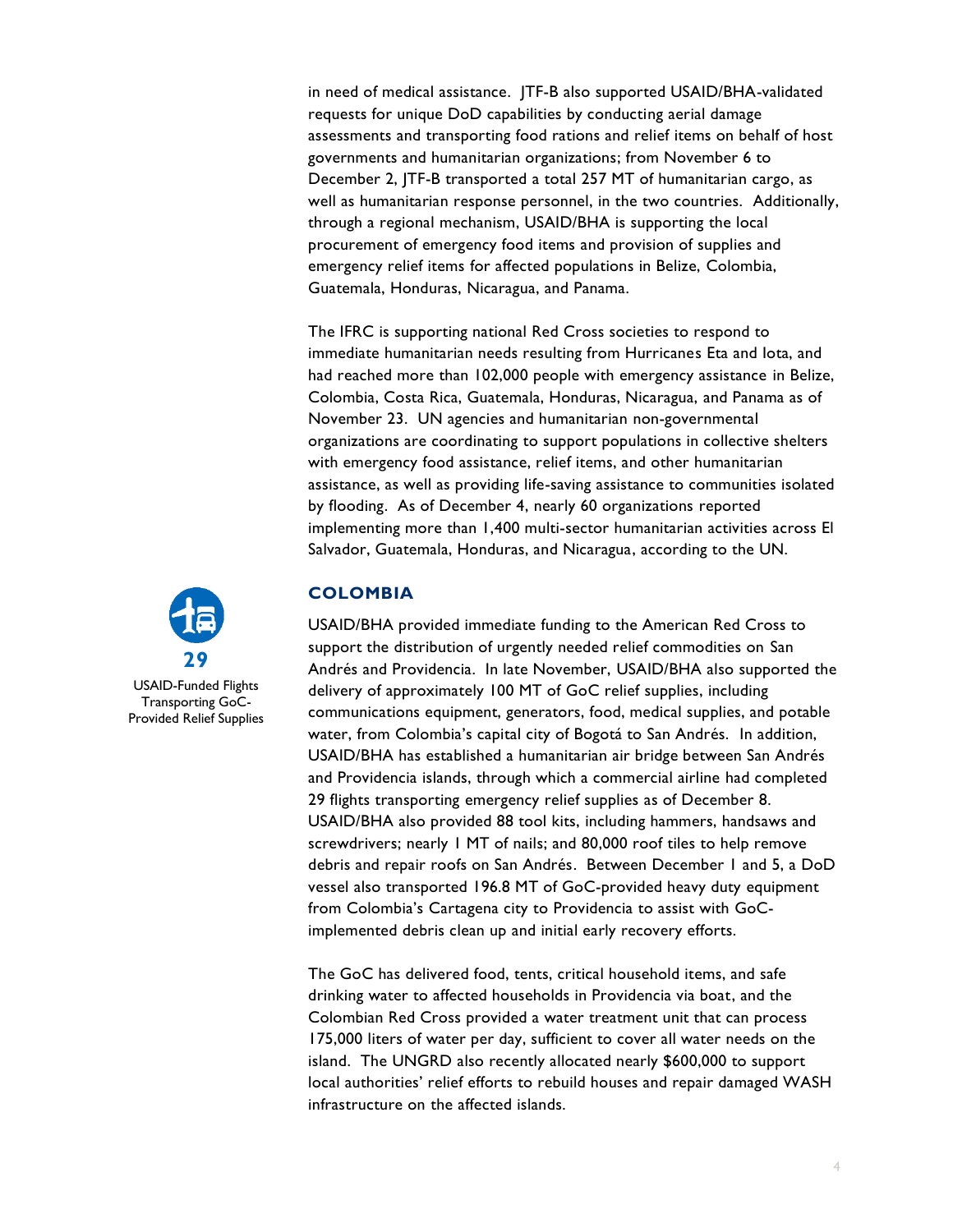

# **GUATEMALA**

With USAID/BHA funding, CRS is providing food assistance and hygiene kits with items to prevent the transmission of COVID-19 to affected households in Alta Verapaz and Izabal departments. CRS is also targeting 11,150 stormaffected individuals with multipurpose cash assistance, WASH support, and shelter assistance in the two heavily affected departments. USAID/BHA partner Save the Children Federation (SCF) is providing multipurpose cash assistance to households in Quiché Department for the purchase of food and WASH items and distributing hygiene kits, while Project Concern International (PCI) is providing multipurpose cash assistance for the purchase of food, as well as relief commodities to improve shelter and WASH conditions, to households in Huehuetenango Department. Additionally, with USAID/BHA support, IFRC is providing hygiene items, delivering hygiene promotion messaging, and supporting improved access to safe drinking water.

The GoG, led by CONRED, had delivered nearly 1,340 MT of relief commodities and food assistance across the country as of December 4. The UN deployed a UN Disaster Assessment and Coordination (UNDAC) team to assist with response coordination and information management, focused on Alta Verapaz and Izabal. At least 29 relief organizations are conducting response activities across the country, and humanitarian partners had delivered more than 324,800 liters of safe drinking water to affected people as of December 7, the UN reports. To address needs in Guatemala's shelters, where overcrowding and the risk of COVID-19 transmission remain a concern, the International Organization for Migration has initiated an Integrated Shelter Registration System to coordinate with local authorities to assess conditions and develop appropriate response plans.

# **HONDURAS**

With USAID/BHA funding, ADRA and World Vision are distributing blankets, hygiene items, and kitchen sets to individuals residing in collective shelters. USAID/BHA partner the UN World Food Program (WFP) is delivering emergency food assistance to an initial 20,000 households, while several partners, including the UN Children's Fund (UNICEF), Global Communities, GOAL, and IFRC, are providing WASH support to people in shelters and affected communities. To meet immediate health needs, IFRC is providing health services, including first aid, psychosocial support, and technical assistance for community-based surveillance for diseases. UNICEF is also providing services to prevent gender-based violence (GBV) and violence against children, as well as to meet other protection needs. In addition, Global Communities, which has been implementing COVID-19 prevention and response activities in Honduras since July, is undertaking COVID-19 mitigation interventions in 59 shelters across Cortés. USAID/BHA partner GOAL is also providing technical assistance in emergency shelter management, as well as support for shelter repair.

The GoH deployed more than 50,000 first response staff and volunteers to

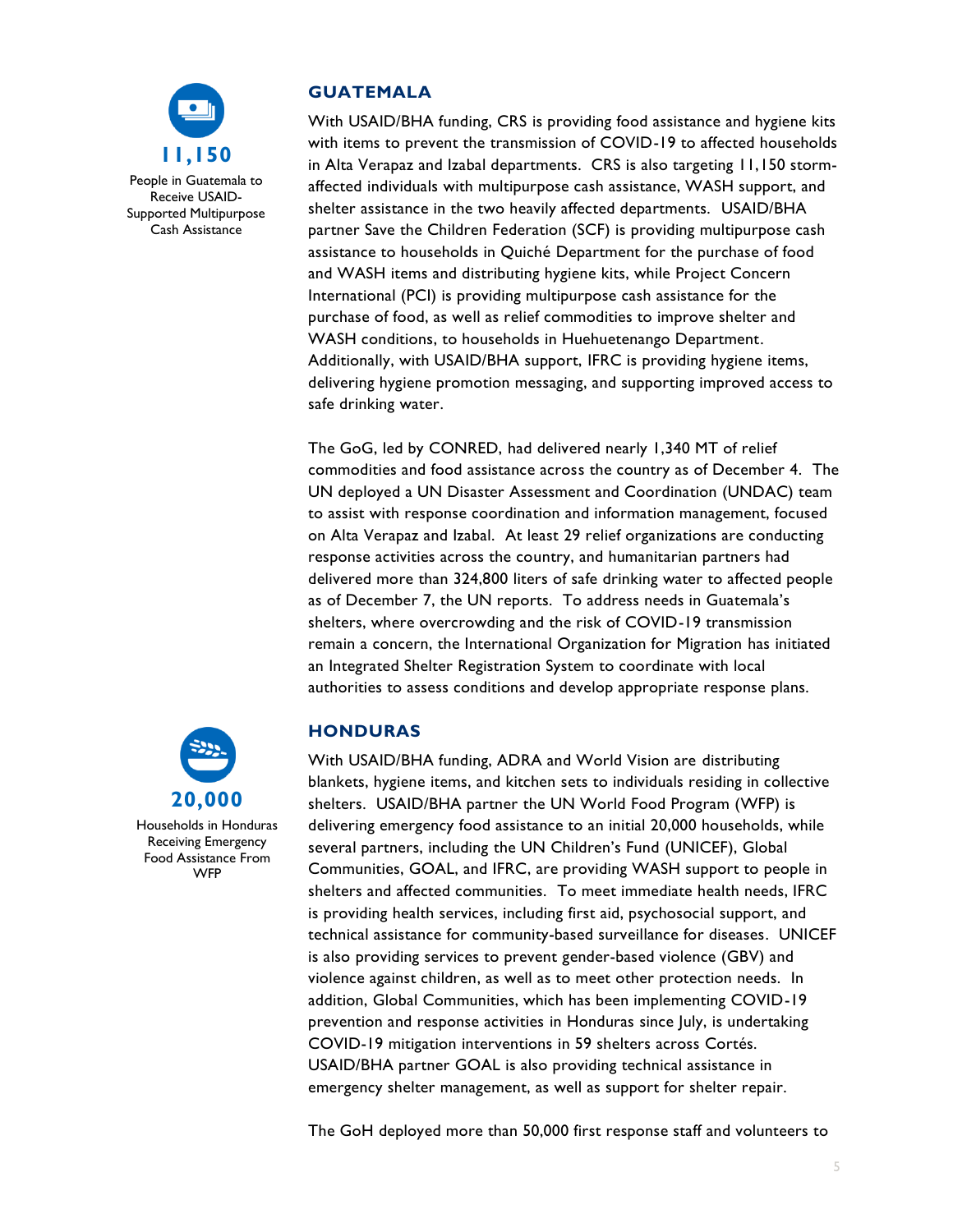conduct search and rescue operations and provide immediate relief assistance to affected populations, and COPECO worked with WFP to deliver pre-positioned emergency food assistance to the most affected communities on the coast of Honduras. An UNDAC team in Honduras is supporting coordination among various international relief actors, with assistance from the USAID/BHA-supported Americas Support Team, a group of urban search and rescue technical advisors from the Fairfax County, Virginia, Fire and Rescue Department. At least 29 different humanitarian organizations are conducting multi-sector response activities across the country and had reached nearly 337,700 people with WASH assistance and more than 257,700 people with food security and nutrition assistance as of December 2, according to the UN.

# **NICARAGUA**

USAID/BHA is supporting UNICEF to provide emergency WASH services to approximately 13,500 people—including nearly 6,100 children—in heavily affected areas of the North Caribbean Coast Autonomous Region and Jinotega and Nueva Segovia departments. In addition, USAID/BHA is supporting UNICEF to reach 34,000 people in the North Caribbean Coast Autonomous Region's Prinzapolka, Puerto Cabezas, and Waspam municipalities with emergency and early recovery WASH assistance, as well as protection services—including psychosocial support, child-friendly spaces, and technical assistance to local authorities to address GBV risks—aimed to reach 13,000 people.

Following Hurricane Eta's landfall, the Government of Nicaragua (GoN) mobilized military personnel, fire brigades, and Nicaraguan Red Cross teams to evacuate populations, provide medical care, deliver emergency assistance, and remove debris from blocked transportation routes. As of November 27, the GoN had distributed nearly 350,600 sheets of zinc roofing material in the North Caribbean Coast Autonomous Region to assist communities with emergency shelter. In Prinzapolka, the Nicaraguan Red Cross provided food assistance, hygiene kits, and a water treatment plant and deployed a team to provide psychosocial support to affected populations; the Nicaraguan Red Cross also provided a water treatment plant to nearby Waspam. Additionally, public health brigades had reached 120,000 people in affected areas with medical assistance as of November 23, the UN reports.

#### **USG HUMANITARIAN FUNDING FOR THE LATIN AMERICA STORMS RESPONSE IN FY 2021<sup>1</sup>**

| <b>IMPLEMENTING PARTNER</b>                        | <b>ACTIVITY</b>                          |                  | <b>LOCATION</b>            | <b>AMOUNT</b> |
|----------------------------------------------------|------------------------------------------|------------------|----------------------------|---------------|
| <b>FUNDING IN COLOMBIA FOR THE STORMS RESPONSE</b> |                                          |                  |                            |               |
|                                                    |                                          | <b>USAID/BHA</b> |                            |               |
| American Red Cross                                 | Logistics Support and Relief Commodities |                  | San Andrés and Providencia | \$100,000     |



People Targeted With WASH Services Provided by UNICEF in Nicaragua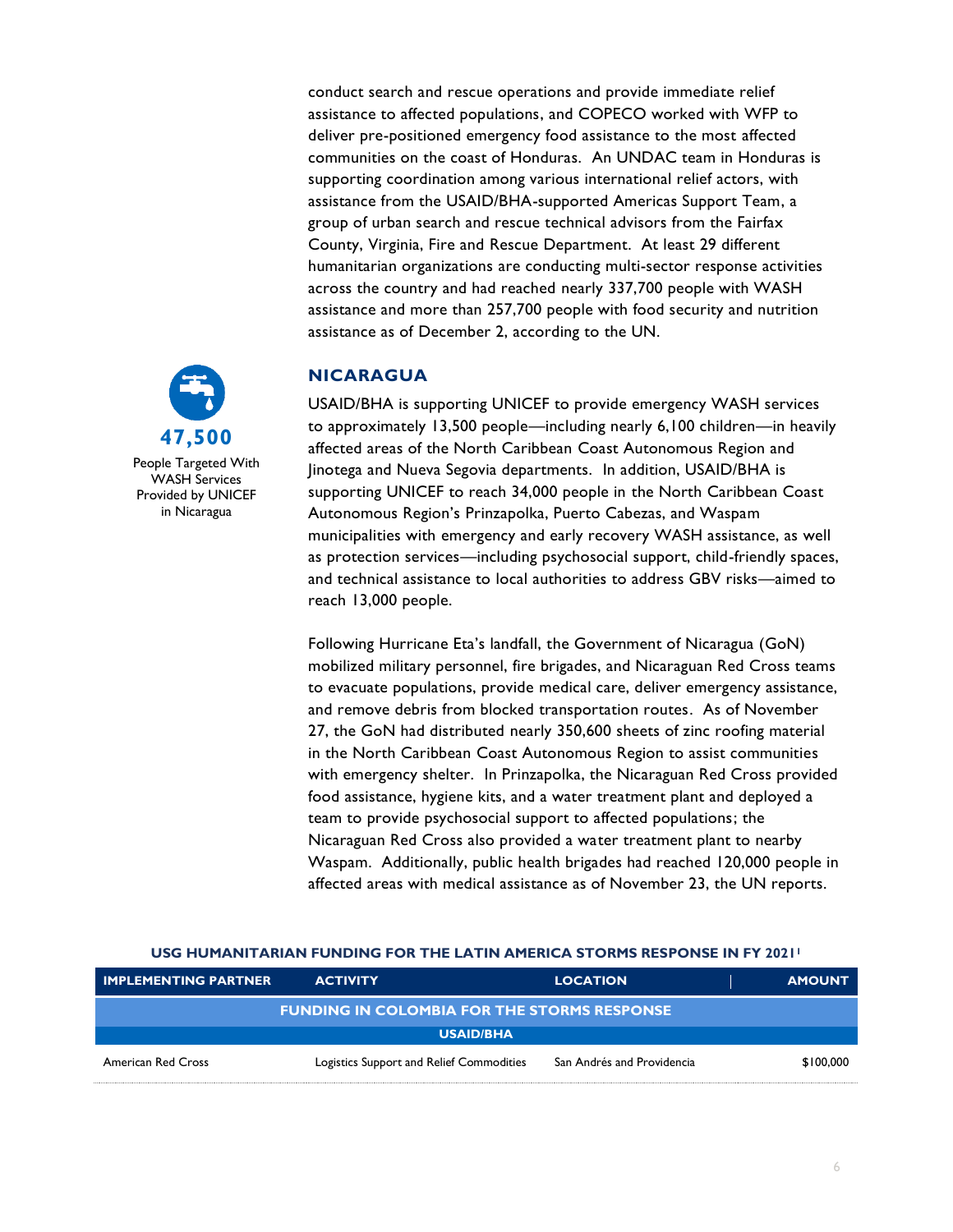| Shelter and Settlements, WASH<br>Cortés, Copán, Santa Bárbara<br>\$1,250,000<br>Shelter and Settlements, WASH<br>Atlántida, Cortés, Yoro<br>\$1,500,000<br>Countrywide<br>\$500,000<br>Health, Protection<br>Atlántida, Cortés, Yoro<br>Protection, WASH<br>\$1,250,000<br>Atlántida, Colón, Gracias a Dias,<br><b>Food Assistance</b><br>\$4,000,000<br>Yoro<br>Logistics Support and Relief Commodities,<br>Cortés, Yoro<br>\$150,000<br><b>WASH</b><br><b>Affected Areas</b><br><b>Logistics Support</b><br>\$149,840<br>Program Support<br>\$13,157<br>\$8,962,997<br><b>TOTAL USG FUNDING FOR THE HONDURAS RESPONSE</b><br>\$8,962,997<br><b>FUNDING IN NICARAGUA FOR THE STORMS RESPONSE</b><br><b>USAID/BHA</b><br><b>WASH</b><br>\$100,000<br>Jinotega, Nueva Segovia<br>North Caribbean Coast<br>Protection, WASH<br>\$1,500,000<br>Autonomous Region<br>\$1,600,000<br>TOTAL USG FUNDING FOR THE NICARAGUA RESPONSE<br>\$1,600,000<br><b>FUNDING IN LATIN AMERICA FOR THE STORMS RESPONSE</b><br><b>USAID/BHA</b><br>Program Support<br>\$59,250<br><b>TOTAL USAID/BHA FUNDING FOR THE REGIONAL RESPONSE</b><br>\$59,250 | ADRA                                                      | <b>WASH</b> | Atlantiga, Colon | OUV,UC I C |
|------------------------------------------------------------------------------------------------------------------------------------------------------------------------------------------------------------------------------------------------------------------------------------------------------------------------------------------------------------------------------------------------------------------------------------------------------------------------------------------------------------------------------------------------------------------------------------------------------------------------------------------------------------------------------------------------------------------------------------------------------------------------------------------------------------------------------------------------------------------------------------------------------------------------------------------------------------------------------------------------------------------------------------------------------------------------------------------------------------------------------------|-----------------------------------------------------------|-------------|------------------|------------|
|                                                                                                                                                                                                                                                                                                                                                                                                                                                                                                                                                                                                                                                                                                                                                                                                                                                                                                                                                                                                                                                                                                                                    | <b>Global Communities</b>                                 |             |                  |            |
|                                                                                                                                                                                                                                                                                                                                                                                                                                                                                                                                                                                                                                                                                                                                                                                                                                                                                                                                                                                                                                                                                                                                    | <b>GOAL</b>                                               |             |                  |            |
|                                                                                                                                                                                                                                                                                                                                                                                                                                                                                                                                                                                                                                                                                                                                                                                                                                                                                                                                                                                                                                                                                                                                    | <b>IFRC</b>                                               |             |                  |            |
|                                                                                                                                                                                                                                                                                                                                                                                                                                                                                                                                                                                                                                                                                                                                                                                                                                                                                                                                                                                                                                                                                                                                    | <b>UNICEF</b>                                             |             |                  |            |
|                                                                                                                                                                                                                                                                                                                                                                                                                                                                                                                                                                                                                                                                                                                                                                                                                                                                                                                                                                                                                                                                                                                                    | <b>WFP</b>                                                |             |                  |            |
|                                                                                                                                                                                                                                                                                                                                                                                                                                                                                                                                                                                                                                                                                                                                                                                                                                                                                                                                                                                                                                                                                                                                    | <b>World Vision</b>                                       |             |                  |            |
|                                                                                                                                                                                                                                                                                                                                                                                                                                                                                                                                                                                                                                                                                                                                                                                                                                                                                                                                                                                                                                                                                                                                    |                                                           |             |                  |            |
|                                                                                                                                                                                                                                                                                                                                                                                                                                                                                                                                                                                                                                                                                                                                                                                                                                                                                                                                                                                                                                                                                                                                    |                                                           |             |                  |            |
|                                                                                                                                                                                                                                                                                                                                                                                                                                                                                                                                                                                                                                                                                                                                                                                                                                                                                                                                                                                                                                                                                                                                    | <b>TOTAL USAID/BHA FUNDING FOR THE HONDURAS RESPONSE</b>  |             |                  |            |
|                                                                                                                                                                                                                                                                                                                                                                                                                                                                                                                                                                                                                                                                                                                                                                                                                                                                                                                                                                                                                                                                                                                                    |                                                           |             |                  |            |
|                                                                                                                                                                                                                                                                                                                                                                                                                                                                                                                                                                                                                                                                                                                                                                                                                                                                                                                                                                                                                                                                                                                                    |                                                           |             |                  |            |
|                                                                                                                                                                                                                                                                                                                                                                                                                                                                                                                                                                                                                                                                                                                                                                                                                                                                                                                                                                                                                                                                                                                                    |                                                           |             |                  |            |
|                                                                                                                                                                                                                                                                                                                                                                                                                                                                                                                                                                                                                                                                                                                                                                                                                                                                                                                                                                                                                                                                                                                                    | <b>UNICEF</b>                                             |             |                  |            |
|                                                                                                                                                                                                                                                                                                                                                                                                                                                                                                                                                                                                                                                                                                                                                                                                                                                                                                                                                                                                                                                                                                                                    |                                                           |             |                  |            |
|                                                                                                                                                                                                                                                                                                                                                                                                                                                                                                                                                                                                                                                                                                                                                                                                                                                                                                                                                                                                                                                                                                                                    | <b>TOTAL USAID/BHA FUNDING FOR THE NICARAGUA RESPONSE</b> |             |                  |            |
|                                                                                                                                                                                                                                                                                                                                                                                                                                                                                                                                                                                                                                                                                                                                                                                                                                                                                                                                                                                                                                                                                                                                    |                                                           |             |                  |            |
|                                                                                                                                                                                                                                                                                                                                                                                                                                                                                                                                                                                                                                                                                                                                                                                                                                                                                                                                                                                                                                                                                                                                    |                                                           |             |                  |            |
|                                                                                                                                                                                                                                                                                                                                                                                                                                                                                                                                                                                                                                                                                                                                                                                                                                                                                                                                                                                                                                                                                                                                    |                                                           |             |                  |            |
|                                                                                                                                                                                                                                                                                                                                                                                                                                                                                                                                                                                                                                                                                                                                                                                                                                                                                                                                                                                                                                                                                                                                    |                                                           |             |                  |            |
|                                                                                                                                                                                                                                                                                                                                                                                                                                                                                                                                                                                                                                                                                                                                                                                                                                                                                                                                                                                                                                                                                                                                    |                                                           |             |                  |            |
|                                                                                                                                                                                                                                                                                                                                                                                                                                                                                                                                                                                                                                                                                                                                                                                                                                                                                                                                                                                                                                                                                                                                    |                                                           |             |                  |            |

## **TOTAL USG FUNDING FOR THE GUATEMALA RESPONSE <b>ALCORATIONS IN A SET OF A SET OF A SET OF A SET OF A SET OF A SET OF A SET OF A SET OF A SET OF A SET OF A SET OF A SET OF A SET OF A SET OF A SET OF A SET OF A SET OF A SET**

CRS Food Assistance, Multipurpose Cash

PCI Multipurpose Cash Assistance, Shelter and

| <b>FUNDING IN HONDURAS FOR THE STORMS RESPONSE</b> |                                                          |                                   |             |
|----------------------------------------------------|----------------------------------------------------------|-----------------------------------|-------------|
|                                                    | <b>USAID/BHA</b>                                         |                                   |             |
| <b>ADRA</b>                                        | Logistics Support and Relief Commodities,<br><b>WASH</b> | Atlántida, Colón                  | \$150,000   |
| Global Communities                                 | Shelter and Settlements, WASH                            | Cortés, Copán, Santa Bárbara      | \$1,250,000 |
| GOAL                                               | Shelter and Settlements, WASH                            | Atlántida, Cortés, Yoro           | \$1,500,000 |
| <b>IFRC</b>                                        | Health, Protection                                       | Countrywide                       | \$500,000   |
| <b>UNICFF</b>                                      | Protection, WASH                                         | Atlántida, Cortés, Yoro           | \$1,250,000 |
|                                                    |                                                          | Atlántida, Colón, Gracias a Dias. |             |

| IFRC<br>$\sim$ | <b>WASH</b><br><sup>p</sup> rotection.<br>. | countrywide<br>.<br>$\sim$ | \$500.000 |
|----------------|---------------------------------------------|----------------------------|-----------|

|                                                          | Commodities to Affected Islands and for<br>Humanitarian Air Bridge Between Affected<br><b>Islands</b> | \$523.885 |
|----------------------------------------------------------|-------------------------------------------------------------------------------------------------------|-----------|
| <b>TOTAL USAID/BHA FUNDING FOR THE COLOMBIA RESPONSE</b> |                                                                                                       | \$623,885 |

**FUNDING IN GUATEMALA FOR THE STORMS RESPONSE USAID/BHA**

SCF SCR SUM Multipurpose Cash Assistance, WASH Quiché Cuiché \$4,000,000

Food Assistance, Multipurpose Cash<br>Assistance, Shelter and Settlements, WASH Alta Verapaz, Izabal **1986** (\$3,100,000

Pulitipurpose Cash Assistance, Sheiter and Huehuetenango<br>Settlements, WASH Settlements, WASH

Logistics Support to Transport Relief

**TOTAL USG FUNDING FOR THE COLOMBIA RESPONSE <b>ACCOMMENDATION 5623,885** 

**TOTAL USAID/BHA FUNDING FOR THE GUATEMALA RESPONSE \$12,600,000**